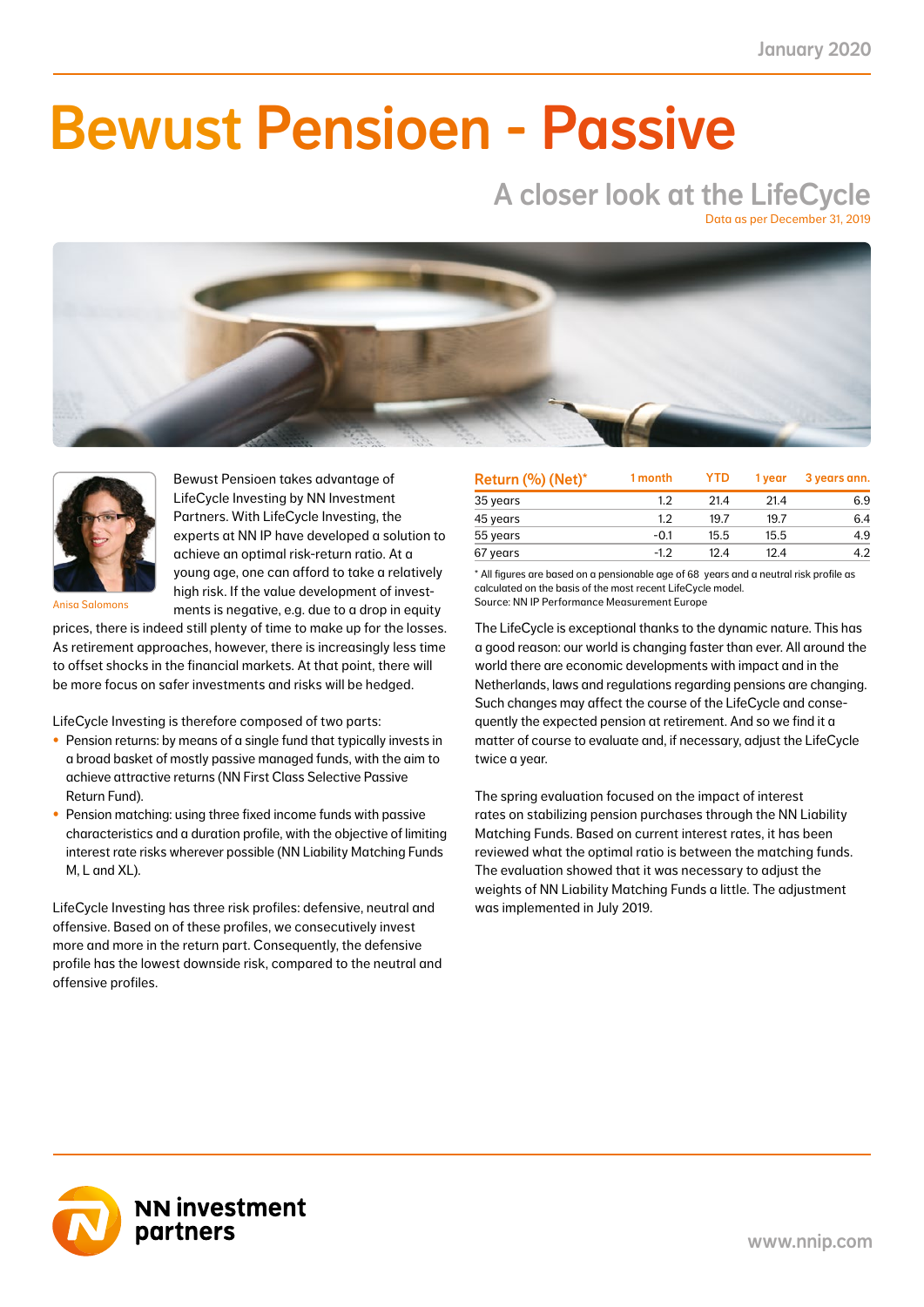## Bewust Pensioen - Passive (Defensive risk profile)

| 35 years old                                 | 1 month | 1 month                    | Year to date  | Year to date        | 1 year | 1 vear | 3 years | 3 years |      | 3 years                                                                             | 3 years |  |
|----------------------------------------------|---------|----------------------------|---------------|---------------------|--------|--------|---------|---------|------|-------------------------------------------------------------------------------------|---------|--|
| Net Return %                                 |         | <b>Return Contribution</b> | <b>Return</b> | <b>Contribution</b> |        |        |         |         |      | Return Contribution Return (ann) Contribution (ann) Return (cum) Contribution (cum) | Weight* |  |
| <b>Pension Returns</b>                       |         |                            |               |                     |        |        |         |         |      |                                                                                     |         |  |
| NN First Class Selective Passive Return Fund | 1.7     | 1.3                        | 21.7          | 17.2                | 21.7   | 17.2   | 7.0     | 5.6     | 22.6 | 18.1                                                                                | 80.0    |  |
| <b>Pension Matching</b>                      |         |                            |               |                     |        |        |         |         |      |                                                                                     |         |  |
| NN Liability Matching Fund M                 | $-0.4$  | 0.0                        | 1.4           | 0.2                 | 1.4    | 0.2    | 0.6     | 0.1     | 1.9  | 0.2                                                                                 | 11.0    |  |
| NN Liability Matching Fund L                 | $-3.0$  | 0.0                        | 18.2          | 0.0                 | 18.2   | 0.0    | 5.9     | 0.0     | 18.7 | 0.0                                                                                 | 0.0     |  |
| NN Liability Matching Fund XL                | $-5.9$  | $-0.6$                     | 38.9          | 3.8                 | 38.9   | 3.8    | 10.1    | 1.1     | 33.4 | 3.5                                                                                 | 9.0     |  |
| <b>TOTAL</b>                                 |         | 0.7                        |               | 21.1                |        | 21.1   |         | 6.8     |      | 21.8                                                                                | 100%    |  |

| <b>Bewust Pensioen - Passive (Defensive risk profile)</b>                                                                                                                                                                                                                                   |         |                                       |                                |                                            |             |             |         |            |         | Data as per December 31, 2019                                                                  |             |
|---------------------------------------------------------------------------------------------------------------------------------------------------------------------------------------------------------------------------------------------------------------------------------------------|---------|---------------------------------------|--------------------------------|--------------------------------------------|-------------|-------------|---------|------------|---------|------------------------------------------------------------------------------------------------|-------------|
| 35 years old<br>Net Return %                                                                                                                                                                                                                                                                | 1 month | <b>Return Contribution</b>            | 1 month Year to date<br>Return | <b>Year to date</b><br><b>Contribution</b> | 1 year      | 1 year      | 3 years | 3 years    | 3 years | 3 years<br>Return Contribution Return (ann) Contribution (ann) Return (cum) Contribution (cum) | Weight'     |
| <b>Pension Returns</b>                                                                                                                                                                                                                                                                      |         |                                       |                                |                                            |             |             |         |            |         |                                                                                                |             |
| NN First Class Selective Passive Return Fund                                                                                                                                                                                                                                                | 1.7     | 1.3                                   | 21.7                           | 17.2                                       | 21.7        | 17.2        | 7.0     | 5.6        | 22.6    | 18.1                                                                                           | 80.0        |
| <b>Pension Matching</b><br>NN Liability Matching Fund M                                                                                                                                                                                                                                     | $-0.4$  | 0.0                                   | 1.4                            | 0.2                                        | 1.4         | 0.2         | 0.6     | 0.1        | 1.9     | 0.2                                                                                            | 11.0        |
| NN Liability Matching Fund L                                                                                                                                                                                                                                                                | $-3.0$  | 0.0                                   | 18.2                           | 0.0                                        | 18.2        | 0.0         | 5.9     | 0.0        | 18.7    | 0.0                                                                                            | 0.0         |
| NN Liability Matching Fund XL                                                                                                                                                                                                                                                               | $-5.9$  | $-0.6$                                | 38.9                           | 3.8                                        | 38.9        | 3.8         | 10.1    | 1.1        | 33.4    | 3.5                                                                                            | 9.0         |
| TOTAL                                                                                                                                                                                                                                                                                       |         | 0.7                                   |                                | 21.1                                       |             | 21.1        |         | 6.8        |         | 21.8                                                                                           | 100%        |
| 45 years old                                                                                                                                                                                                                                                                                | 1 month | 1 month                               | <b>Year to date</b>            | <b>Year to date</b>                        | 1 year      | 1 year      | 3 years | 3 years    | 3 years | 3 years                                                                                        |             |
| Net Return %                                                                                                                                                                                                                                                                                |         | <b>Return Contribution</b>            | Return                         | <b>Contribution</b>                        |             |             |         |            |         | Return Contribution Return (ann) Contribution (ann) Return (cum) Contribution (cum)            | Weight'     |
| <b>Pension Returns</b>                                                                                                                                                                                                                                                                      |         |                                       |                                |                                            |             |             |         |            |         |                                                                                                |             |
| NN First Class Selective Passive Return Fund                                                                                                                                                                                                                                                | 1.7     | 1.3                                   | 21.7                           | 16.0                                       | 21.7        | 16.0        | 7.0     | 5.2        | 22.6    | 16.6                                                                                           | 75.0        |
| <b>Pension Matching</b>                                                                                                                                                                                                                                                                     | $-0.4$  | $-0.1$                                |                                |                                            |             |             | 0.6     | 0.1        | 1.9     | 0.4                                                                                            |             |
| NN Liability Matching Fund M<br>NN Liability Matching Fund L                                                                                                                                                                                                                                | $-3.0$  | 0.0                                   | 1.4<br>18.2                    | 0.3<br>0.0                                 | 1.4<br>18.2 | 0.3<br>0.0  | 5.9     | 0.0        | 18.7    | 0.0                                                                                            | 19.0<br>0.0 |
| NN Liability Matching Fund XL                                                                                                                                                                                                                                                               | $-5.9$  | $-0.4$                                | 38.9                           | 2.7                                        | 38.9        | 2.7         | 10.1    | 0.8        | 33.4    | 2.5                                                                                            | 7.0         |
| TOTAL                                                                                                                                                                                                                                                                                       |         | 0.8                                   |                                | 18.9                                       |             | 18.9        |         | 6.1        |         | 19.4                                                                                           | 100%        |
|                                                                                                                                                                                                                                                                                             |         |                                       |                                |                                            |             |             |         |            |         |                                                                                                |             |
| 55 years old<br>Net Return %                                                                                                                                                                                                                                                                | 1 month | 1 month<br><b>Return Contribution</b> | <b>Year to date</b><br>Return  | <b>Year to date</b><br><b>Contribution</b> | 1 year      | 1 year      | 3 years | 3 years    | 3 years | 3 years<br>Return Contribution Return (ann) Contribution (ann) Return (cum) Contribution (cum) | Weight*     |
| <b>Pension Returns</b>                                                                                                                                                                                                                                                                      |         |                                       |                                |                                            |             |             |         |            |         |                                                                                                |             |
| NN First Class Selective Passive Return Fund                                                                                                                                                                                                                                                | 1.7     | 0.7                                   | 21.7                           | 8.5                                        | 21.7        | 8.5         | 7.0     | 2.8        | 22.6    | 8.7                                                                                            | 41.0        |
| <b>Pension Matching</b>                                                                                                                                                                                                                                                                     |         |                                       |                                |                                            |             |             |         |            |         |                                                                                                |             |
| NN Liability Matching Fund M                                                                                                                                                                                                                                                                | $-0.4$  | $-0.2$                                | 1.4                            | 0.6                                        | 1.4         | 0.6         | 0.6     | 0.3        | 1.9     | 0.8                                                                                            | 38.0        |
| NN Liability Matching Fund L                                                                                                                                                                                                                                                                | $-3.0$  | $-0.3$                                | 18.2                           | 1.9                                        | 18.2        | 1.9         | 5.9     | 0.5        | 18.7    | 1.7                                                                                            | 10.0        |
| NN Liability Matching Fund XL                                                                                                                                                                                                                                                               | $-5.9$  | $-0.7$                                | 38.9                           | 4.0                                        | 38.9        | 4.0         | 10.1    | 1.2        | 33.4    | 3.8                                                                                            | 11.0        |
| TOTAL                                                                                                                                                                                                                                                                                       |         | $-0.4$                                |                                | 15.0                                       |             | 15.0        |         | 4.8        |         | 15.0                                                                                           | 100%        |
|                                                                                                                                                                                                                                                                                             |         |                                       |                                |                                            |             |             |         |            |         |                                                                                                |             |
| 67 years old<br>Net Return %                                                                                                                                                                                                                                                                | 1 month | 1 month<br><b>Return Contribution</b> | <b>Year to date</b><br>Return  | <b>Year to date</b><br><b>Contribution</b> | 1 year      | 1 year      | 3 years | 3 years    | 3 years | 3 years<br>Return Contribution Return (ann) Contribution (ann) Return (cum) Contribution (cum) | Weight'     |
| <b>Pension Returns</b>                                                                                                                                                                                                                                                                      |         |                                       |                                |                                            |             |             |         |            |         |                                                                                                |             |
| NN First Class Selective Passive Return Fund                                                                                                                                                                                                                                                | 1.7     | 0.3                                   | 21.7                           | 4.0                                        | 21.7        | 4.0         | 7.0     | 1.4        | 22.6    | 4.3                                                                                            | 20.0        |
| <b>Pension Matching</b>                                                                                                                                                                                                                                                                     |         |                                       |                                |                                            |             |             |         |            |         |                                                                                                |             |
| NN Liability Matching Fund M                                                                                                                                                                                                                                                                | $-0.4$  | $-0.1$                                | 1.4                            | 0.6                                        | 1.4         | 0.6         | 0.6     | 0.3        | 1.9     | 0.8                                                                                            | 33.0        |
| NN Liability Matching Fund L                                                                                                                                                                                                                                                                | $-3.0$  | $-1.4$                                | 18.2                           | 7.7                                        | 18.2        | 7.7         | 5.9     | 2.6        | 18.7    | 8.0                                                                                            | 47.0        |
| NN Liability Matching Fund XL<br>TOTAL                                                                                                                                                                                                                                                      | $-5.9$  | 0.0<br>$-1.2$                         | 38.9                           | 0.0<br>12.4                                | 38.9        | 0.0<br>12.4 | 10.1    | 0.0<br>4.2 | 33.4    | 0.0<br>13.1                                                                                    | 0.0<br>100% |
| This means that the returns shown in the column 'year to date contribution' cannot exactly be derived from this report.<br>The contribution is the contribution to the total net return based on the current weights in the LifeCycle model<br>Source: NN IP Performance Measurement Europe |         |                                       |                                |                                            |             |             |         |            |         |                                                                                                |             |
| <b>NN investment</b><br>partners                                                                                                                                                                                                                                                            |         |                                       |                                |                                            |             |             |         |            |         |                                                                                                |             |

| 55 years old                                 | 1 month | 1 month                    | Year to date  | Year to date        | 1 year | l year | 3 years | 3 years |      | 3 years                                                                             | 3 years |  |
|----------------------------------------------|---------|----------------------------|---------------|---------------------|--------|--------|---------|---------|------|-------------------------------------------------------------------------------------|---------|--|
| <b>Net Return %</b>                          |         | <b>Return Contribution</b> | <b>Return</b> | <b>Contribution</b> |        |        |         |         |      | Return Contribution Return (ann) Contribution (ann) Return (cum) Contribution (cum) | Weight* |  |
| <b>Pension Returns</b>                       |         |                            |               |                     |        |        |         |         |      |                                                                                     |         |  |
| NN First Class Selective Passive Return Fund | 1.7     | 0.7                        | 21.7          | 8.5                 | 21.7   | 8.5    | 7.0     | 2.8     | 22.6 | 8.7                                                                                 | 41.0    |  |
| <b>Pension Matching</b>                      |         |                            |               |                     |        |        |         |         |      |                                                                                     |         |  |
| NN Liability Matching Fund M                 | $-0.4$  | $-0.2$                     | 1.4           | 0.6                 | 1.4    | 0.6    | 0.6     | 0.3     | 1.9  | 0.8                                                                                 | 38.0    |  |
| NN Liability Matching Fund L                 | $-3.0$  | $-0.3$                     | 18.2          | 1.9                 | 18.2   | 1.9    | 5.9     | 0.5     | 18.7 | 1.7                                                                                 | 10.0    |  |
| NN Liability Matching Fund XL                | $-5.9$  | $-0.7$                     | 38.9          | 4.0                 | 38.9   | 4.0    | 10.1    | 1.2     | 33.4 | 3.8                                                                                 | 11.0    |  |
| <b>TOTAL</b>                                 |         | $-0.4$                     |               | 15.0                |        | 15.0   |         | 4.8     |      | 15.0                                                                                | 100%    |  |

| 67 years old                                 | 1 month | 1 month                    | Year to date | Year to date        | 1 year | 1 year | 3 years | 3 years | 3 years | 3 years                                                                             |         |
|----------------------------------------------|---------|----------------------------|--------------|---------------------|--------|--------|---------|---------|---------|-------------------------------------------------------------------------------------|---------|
| Net Return %                                 |         | <b>Return Contribution</b> | Return       | <b>Contribution</b> |        |        |         |         |         | Return Contribution Return (ann) Contribution (ann) Return (cum) Contribution (cum) | Weight* |
| <b>Pension Returns</b>                       |         |                            |              |                     |        |        |         |         |         |                                                                                     |         |
| NN First Class Selective Passive Return Fund | 1.7     | 0.3                        | 21.7         | 4.0                 | 21.7   | 4.0    | 7.0     | 1.4     | 22.6    | 4.3                                                                                 | 20.0    |
| <b>Pension Matching</b>                      |         |                            |              |                     |        |        |         |         |         |                                                                                     |         |
| NN Liability Matching Fund M                 | $-0.4$  | $-0.1$                     | 1.4          | 0.6                 | 1.4    | 0.6    | 0.6     | 0.3     | 1.9     | 0.8                                                                                 | 33.0    |
| NN Liability Matching Fund L                 | $-3.0$  | $-1.4$                     | 18.2         | 7.7                 | 18.2   | 7.7    | 5.9     | 2.6     | 18.7    | 8.0                                                                                 | 47.0    |
| NN Liability Matching Fund XL                | $-5.9$  | 0.0                        | 38.9         | 0.0                 | 38.9   | 0.0    | 10.1    | 0.0     | 33.4    | 0.0                                                                                 | 0.0     |
| <b>TOTAL</b>                                 |         | $-1.2$                     |              | 12.4                |        | 12.4   |         | 4.2     |         | 13.1                                                                                | 100%    |

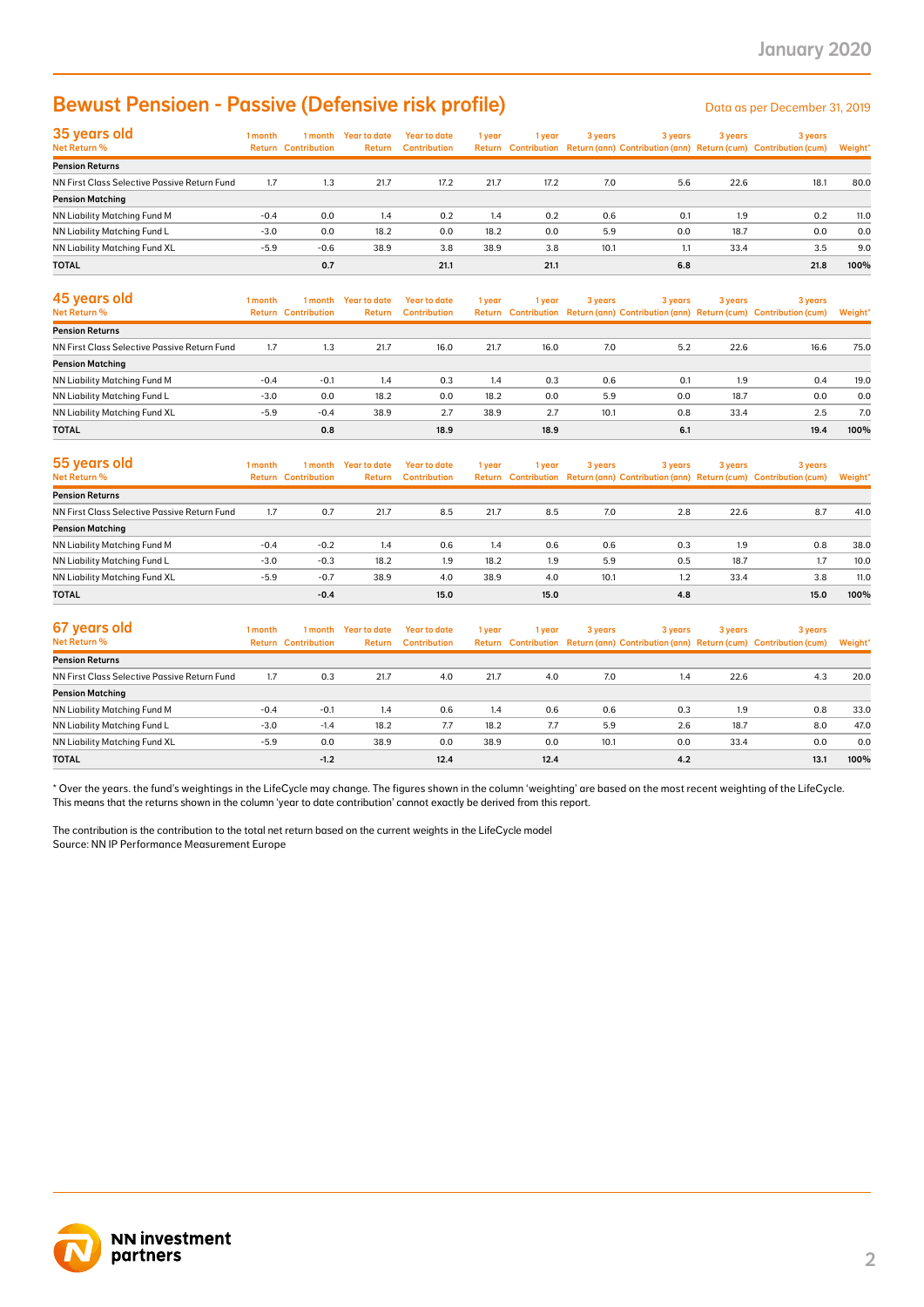## Bewust Pensioen - Passive (Neutral risk profile) Description of the Data as per December 31, 2019

| 35 years old                                 | 1 month | 1 month                    | Year to date | Year to date        | 1 year | 1 year | 3 years | 3 years | 3 years | 3 years                                                                             |         |
|----------------------------------------------|---------|----------------------------|--------------|---------------------|--------|--------|---------|---------|---------|-------------------------------------------------------------------------------------|---------|
| Net Return %                                 |         | <b>Return Contribution</b> | Return       | <b>Contribution</b> |        |        |         |         |         | Return Contribution Return (ann) Contribution (ann) Return (cum) Contribution (cum) | Weight* |
| <b>Pension Returns</b>                       |         |                            |              |                     |        |        |         |         |         |                                                                                     |         |
| NN First Class Selective Passive Return Fund | 1.7     | 1.5                        | 21.7         | 19.4                | 21.7   | 19.4   | 7.0     | 6.3     | 22.6    | 20.4                                                                                | 90.0    |
| <b>Pension Matching</b>                      |         |                            |              |                     |        |        |         |         |         |                                                                                     |         |
| NN Liability Matching Fund M                 | $-0.4$  | 0.0                        | 1.4          | 0.1                 | 1.4    | 0.1    | 0.6     | 0.0     | 1.9     | 0.1                                                                                 | 5.0     |
| NN Liability Matching Fund L                 | $-3.0$  | 0.0                        | 18.2         | 0.0                 | 18.2   | 0.0    | 5.9     | 0.0     | 18.7    | 0.0                                                                                 | 0.0     |
| <b>NN Liability Matching Fund XL</b>         | $-5.9$  | $-0.3$                     | 38.9         | 1.9                 | 38.9   | 1.9    | 10.1    | 0.5     | 33.4    | 1.8                                                                                 | 5.0     |
| <b>TOTAL</b>                                 |         | 1.2                        |              | 21.4                |        | 21.4   |         | 6.9     |         | 22.2                                                                                | 100%    |

| <b>Bewust Pensioen - Passive (Neutral risk profile)</b>                                                                                                                                                                                                                                     |                  |                                       |                                      |                                            |             |            |            |            |             | Data as per December 31, 2019                                                                  |                |
|---------------------------------------------------------------------------------------------------------------------------------------------------------------------------------------------------------------------------------------------------------------------------------------------|------------------|---------------------------------------|--------------------------------------|--------------------------------------------|-------------|------------|------------|------------|-------------|------------------------------------------------------------------------------------------------|----------------|
| 35 years old<br>Net Return %                                                                                                                                                                                                                                                                | 1 month          | <b>Return Contribution</b>            | 1 month Year to date<br>Return       | <b>Year to date</b><br><b>Contribution</b> | 1 year      | 1 year     | 3 years    | 3 years    | 3 years     | 3 years<br>Return Contribution Return (ann) Contribution (ann) Return (cum) Contribution (cum) | Weight'        |
| <b>Pension Returns</b>                                                                                                                                                                                                                                                                      |                  |                                       |                                      |                                            |             |            |            |            |             |                                                                                                |                |
| NN First Class Selective Passive Return Fund                                                                                                                                                                                                                                                | 1.7              | 1.5                                   | 21.7                                 | 19.4                                       | 21.7        | 19.4       | 7.0        | 6.3        | 22.6        | 20.4                                                                                           | 90.0           |
| <b>Pension Matching</b>                                                                                                                                                                                                                                                                     |                  |                                       |                                      |                                            |             |            |            |            |             |                                                                                                |                |
| NN Liability Matching Fund M<br>NN Liability Matching Fund L                                                                                                                                                                                                                                | $-0.4$<br>$-3.0$ | 0.0<br>0.0                            | 1.4<br>18.2                          | 0.1<br>0.0                                 | 1.4<br>18.2 | 0.1<br>0.0 | 0.6<br>5.9 | 0.0<br>0.0 | 1.9<br>18.7 | 0.1<br>0.0                                                                                     | 5.0<br>0.0     |
| NN Liability Matching Fund XL                                                                                                                                                                                                                                                               | $-5.9$           | $-0.3$                                | 38.9                                 | 1.9                                        | 38.9        | 1.9        | 10.1       | 0.5        | 33.4        | 1.8                                                                                            | 5.0            |
| TOTAL                                                                                                                                                                                                                                                                                       |                  | 1.2                                   |                                      | 21.4                                       |             | 21.4       |            | 6.9        |             | 22.2                                                                                           | 100%           |
| 45 years old<br>Net Return %                                                                                                                                                                                                                                                                | 1 month          | 1 month<br><b>Return Contribution</b> | <b>Year to date</b><br><b>Return</b> | <b>Year to date</b><br><b>Contribution</b> | 1 year      | 1 year     | 3 years    | 3 years    | 3 years     | 3 years<br>Return Contribution Return (ann) Contribution (ann) Return (cum) Contribution (cum) | <b>Weight'</b> |
| <b>Pension Returns</b>                                                                                                                                                                                                                                                                      |                  |                                       |                                      |                                            |             |            |            |            |             |                                                                                                |                |
| NN First Class Selective Passive Return Fund                                                                                                                                                                                                                                                | 1.7              | 1.4                                   | 21.7                                 | 18.3                                       | 21.7        | 18.3       | 7.0        | 5.9        | 22.6        | 18.9                                                                                           | 85.0           |
| <b>Pension Matching</b>                                                                                                                                                                                                                                                                     |                  |                                       |                                      |                                            |             |            |            |            |             |                                                                                                |                |
| NN Liability Matching Fund M                                                                                                                                                                                                                                                                | $-0.4$           | 0.0                                   | 1.4                                  | 0.2                                        | 1.4         | 0.2        | 0.6        | 0.1        | 1.9         | 0.2                                                                                            | 12.0           |
| NN Liability Matching Fund L                                                                                                                                                                                                                                                                | $-3.0$           | 0.0                                   | 18.2                                 | 0.0                                        | 18.2        | 0.0        | 5.9        | 0.0        | 18.7        | 0.0                                                                                            | 0.0            |
| NN Liability Matching Fund XL                                                                                                                                                                                                                                                               | $-5.9$           | $-0.2$                                | 38.9                                 | 1.2                                        | 38.9        | 1.2        | 10.1       | 0.4        | 33.4        | 1.2                                                                                            | 3.0            |
| TOTAL                                                                                                                                                                                                                                                                                       |                  | 1.2                                   |                                      | 19.7                                       |             | 19.7       |            | 6.4        |             | 20.3                                                                                           | 100%           |
| 55 years old<br><b>Net Return %</b>                                                                                                                                                                                                                                                         | 1 month          | 1 month<br><b>Return Contribution</b> | <b>Year to date</b><br>Return        | <b>Year to date</b><br><b>Contribution</b> | 1 year      | 1 year     | 3 years    | 3 years    | 3 years     | 3 years<br>Return Contribution Return (ann) Contribution (ann) Return (cum) Contribution (cum) | Weight'        |
| <b>Pension Returns</b>                                                                                                                                                                                                                                                                      |                  |                                       |                                      |                                            |             |            |            |            |             |                                                                                                |                |
| NN First Class Selective Passive Return Fund                                                                                                                                                                                                                                                | 1.7              | 0.8                                   | 21.7                                 | 10.4                                       | 21.7        | 10.4       | 7.0        | 3.3        | 22.6        | 10.5                                                                                           | 50.0           |
| <b>Pension Matching</b>                                                                                                                                                                                                                                                                     |                  |                                       |                                      |                                            |             |            |            |            |             |                                                                                                |                |
| NN Liability Matching Fund M                                                                                                                                                                                                                                                                | $-0.4$           | $-0.1$                                | 1.4                                  | 0.5                                        | 1.4         | 0.5        | 0.6        | 0.2        | 1.9         | 0.7                                                                                            | 34.0           |
| NN Liability Matching Fund L                                                                                                                                                                                                                                                                | $-3.0$           | $-0.2$                                | 18.2                                 | 1.5                                        | 18.2        | 1.5        | 5.9        | 0.4        | 18.7        | 1.4                                                                                            | 8.0            |
| NN Liability Matching Fund XL                                                                                                                                                                                                                                                               | $-5.9$           | $-0.5$                                | 38.9                                 | 3.1                                        | 38.9        | 3.1        | 10.1       | 0.9        | 33.4        | 2.8                                                                                            | 8.0            |
| <b>TOTAL</b>                                                                                                                                                                                                                                                                                |                  | $-0.1$                                |                                      | 15.5                                       |             | 15.5       |            | 4.9        |             | 15.5                                                                                           | 100%           |
| 67 years old<br>Net Return %                                                                                                                                                                                                                                                                | 1 month          | 1 month<br><b>Return Contribution</b> | <b>Year to date</b><br>Return        | <b>Year to date</b><br><b>Contribution</b> | 1 year      | 1 year     | 3 years    | 3 years    | 3 years     | 3 years<br>Return Contribution Return (ann) Contribution (ann) Return (cum) Contribution (cum) | <b>Weight'</b> |
| <b>Pension Returns</b>                                                                                                                                                                                                                                                                      |                  |                                       |                                      |                                            |             |            |            |            |             |                                                                                                |                |
| NN First Class Selective Passive Return Fund                                                                                                                                                                                                                                                | 1.7              | 0.3                                   | 21.7                                 | 4.0                                        | 21.7        | 4.0        | 7.0        | 1.4        | 22.6        | 4.3                                                                                            | 20.0           |
| <b>Pension Matching</b>                                                                                                                                                                                                                                                                     |                  |                                       |                                      |                                            |             |            |            |            |             |                                                                                                |                |
| NN Liability Matching Fund M                                                                                                                                                                                                                                                                | $-0.4$           | $-0.1$                                | 1.4                                  | 0.6                                        | 1.4         | 0.6        | 0.6        | 0.3        | 1.9         | 0.8                                                                                            | 33.0           |
| NN Liability Matching Fund L                                                                                                                                                                                                                                                                | $-3.0$           | $-1.4$                                | 18.2                                 | 7.7                                        | 18.2        | 7.7        | 5.9        | 2.6        | 18.7        | 8.0                                                                                            | 47.0           |
| NN Liability Matching Fund XL                                                                                                                                                                                                                                                               | $-5.9$           | 0.0                                   | 38.9                                 | 0.0                                        | 38.9        | 0.0        | 10.1       | 0.0        | 33.4        | 0.0                                                                                            | 0.0            |
| TOTAL                                                                                                                                                                                                                                                                                       |                  | $-1.2$                                |                                      | 12.4                                       |             | 12.4       |            | 4.2        |             | 13.1                                                                                           | 100%           |
| This means that the returns shown in the column 'year to date contribution' cannot exactly be derived from this report.<br>The contribution is the contribution to the total net return based on the current weights in the LifeCycle model<br>Source: NN IP Performance Measurement Europe |                  |                                       |                                      |                                            |             |            |            |            |             |                                                                                                |                |
| <b>NN investment</b>                                                                                                                                                                                                                                                                        |                  |                                       |                                      |                                            |             |            |            |            |             |                                                                                                |                |

| 55 years old                                 | 1 month | 1 month                    | Year to date | <b>Year to date</b> | 1 year | 1 year | 3 years | 3 years | 3 years | 3 years                                                                             |         |
|----------------------------------------------|---------|----------------------------|--------------|---------------------|--------|--------|---------|---------|---------|-------------------------------------------------------------------------------------|---------|
| <b>Net Return %</b>                          |         | <b>Return Contribution</b> | Return       | <b>Contribution</b> |        |        |         |         |         | Return Contribution Return (ann) Contribution (ann) Return (cum) Contribution (cum) | Weight* |
| <b>Pension Returns</b>                       |         |                            |              |                     |        |        |         |         |         |                                                                                     |         |
| NN First Class Selective Passive Return Fund | 1.7     | 0.8                        | 21.7         | 10.4                | 21.7   | 10.4   | 7.0     | 3.3     | 22.6    | 10.5                                                                                | 50.0    |
| <b>Pension Matching</b>                      |         |                            |              |                     |        |        |         |         |         |                                                                                     |         |
| NN Liability Matching Fund M                 | $-0.4$  | $-0.1$                     | 1.4          | 0.5                 | 1.4    | 0.5    | 0.6     | 0.2     | 1.9     | 0.7                                                                                 | 34.0    |
| NN Liability Matching Fund L                 | $-3.0$  | $-0.2$                     | 18.2         | $1.5\,$             | 18.2   | 1.5    | 5.9     | 0.4     | 18.7    | 1.4                                                                                 | 8.0     |
| NN Liability Matching Fund XL                | $-5.9$  | $-0.5$                     | 38.9         | 3.1                 | 38.9   | 3.1    | 10.1    | 0.9     | 33.4    | 2.8                                                                                 | 8.0     |
| <b>TOTAL</b>                                 |         | $-0.1$                     |              | 15.5                |        | 15.5   |         | 4.9     |         | 15.5                                                                                | 100%    |

| 67 years old                                 | 1 month | 1 month                    | Year to date | Year to date        | 1 year | l year | 3 years | 3 years | 3 years | 3 years                                                                             |         |
|----------------------------------------------|---------|----------------------------|--------------|---------------------|--------|--------|---------|---------|---------|-------------------------------------------------------------------------------------|---------|
| Net Return %                                 |         | <b>Return Contribution</b> | Return       | <b>Contribution</b> |        |        |         |         |         | Return Contribution Return (ann) Contribution (ann) Return (cum) Contribution (cum) | Weight* |
| <b>Pension Returns</b>                       |         |                            |              |                     |        |        |         |         |         |                                                                                     |         |
| NN First Class Selective Passive Return Fund | 1.7     | 0.3                        | 21.7         | 4.0                 | 21.7   | 4.0    | 7.0     | 1.4     | 22.6    | 4.3                                                                                 | 20.0    |
| <b>Pension Matching</b>                      |         |                            |              |                     |        |        |         |         |         |                                                                                     |         |
| NN Liability Matching Fund M                 | $-0.4$  | $-0.1$                     | 1.4          | 0.6                 | 1.4    | 0.6    | 0.6     | 0.3     | 1.9     | 0.8                                                                                 | 33.0    |
| NN Liability Matching Fund L                 | $-3.0$  | $-1.4$                     | 18.2         | 7.7                 | 18.2   | 7.7    | 5.9     | 2.6     | 18.7    | 8.0                                                                                 | 47.0    |
| NN Liability Matching Fund XL                | $-5.9$  | 0.0                        | 38.9         | 0.0                 | 38.9   | 0.0    | 10.1    | 0.0     | 33.4    | 0.0                                                                                 | 0.0     |
| <b>TOTAL</b>                                 |         | $-1.2$                     |              | 12.4                |        | 12.4   |         | 4.2     |         | 13.1                                                                                | 100%    |